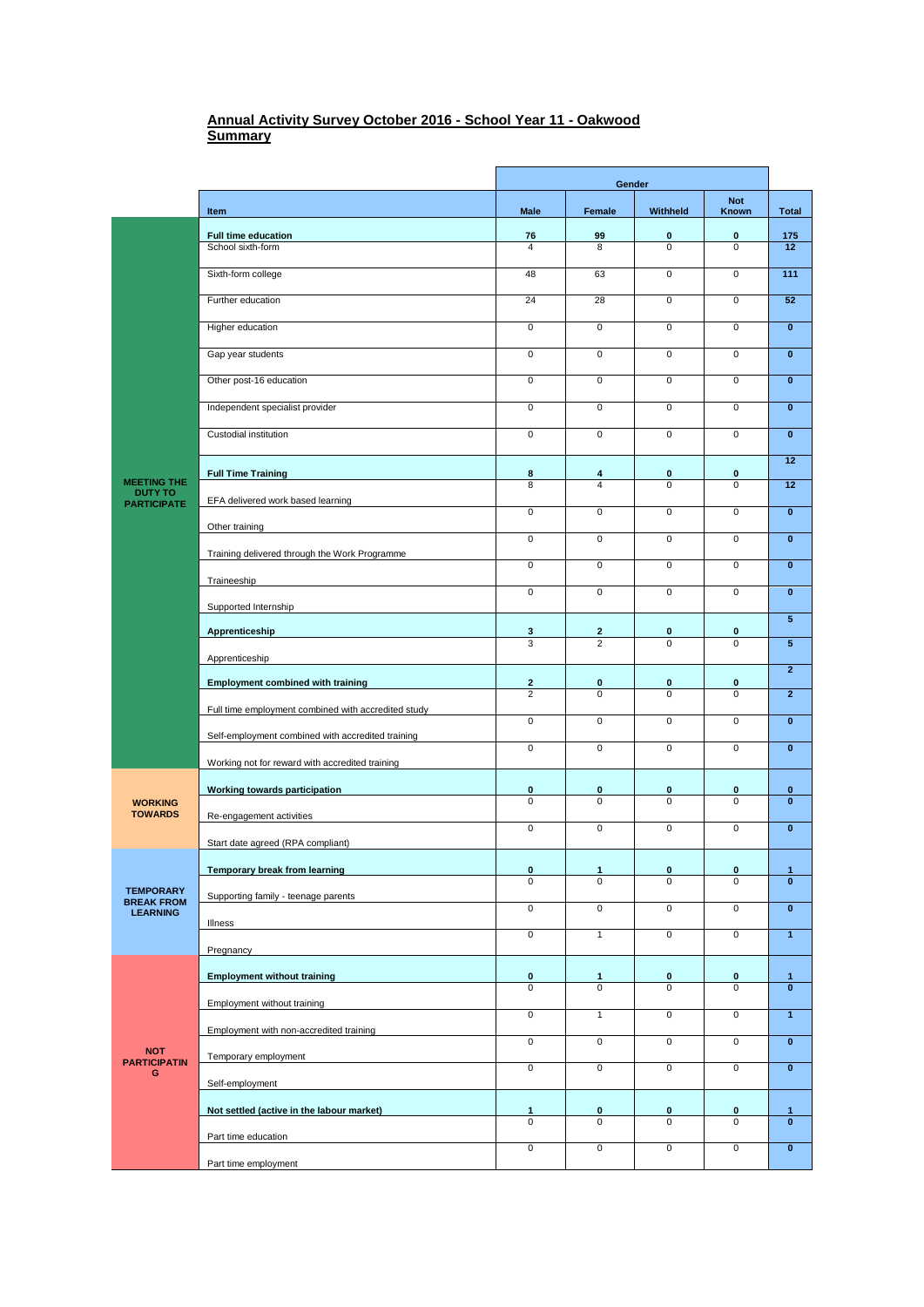|       |                                               | $\mathbf 0$    | $\mathbf 0$              | 0                        | $\mathbf 0$              | $\bf{0}$             |
|-------|-----------------------------------------------|----------------|--------------------------|--------------------------|--------------------------|----------------------|
|       | Start date agreed (other)                     |                |                          |                          |                          |                      |
|       |                                               | $\Omega$       | $\Omega$                 | $\Omega$                 | $\Omega$                 | $\mathbf{0}$         |
|       | Working not for reward                        | $\mathbf 0$    | $\mathbf 0$              | $\mathbf 0$              | $\mathbf 0$              | $\mathbf{0}$         |
|       | Not ready for work or learning                |                |                          |                          |                          |                      |
|       |                                               | $\mathbf{1}$   | $\Omega$                 | $\Omega$                 | $\Omega$                 | $\mathbf{1}$         |
|       | Seeking employment, education or training     |                |                          |                          |                          |                      |
|       |                                               |                |                          |                          |                          |                      |
|       | Not settled (not active in the labour market) | 0<br>$\Omega$  | $\mathbf{0}$<br>$\Omega$ | $\mathbf{0}$<br>$\Omega$ | $\mathbf{0}$<br>$\Omega$ | $\bf{0}$<br>$\bf{0}$ |
|       | Supporting family - young carers              |                |                          |                          |                          |                      |
|       |                                               | $\mathbf 0$    | $\mathbf 0$              | $\mathbf 0$              | $\mathbf 0$              | $\bf{0}$             |
|       | Not available on religious grounds            |                |                          |                          |                          |                      |
|       |                                               | $\overline{0}$ | $\overline{0}$           | $\overline{0}$           | $\Omega$                 | $\overline{0}$       |
|       | Not economically active                       | $\overline{0}$ | $\overline{0}$           | $\overline{0}$           | $\Omega$                 | $\overline{0}$       |
|       | Not available - other reason                  |                |                          |                          |                          |                      |
|       |                                               |                |                          |                          |                          |                      |
|       | <b>Current activity not established</b>       | 1              | 0                        | 0                        | 0                        | 1                    |
|       |                                               | $\mathbf{1}$   | $\Omega$                 | $\Omega$                 | $\Omega$                 | $\blacktriangleleft$ |
|       | <b>Current Situation Not Known</b>            |                |                          |                          |                          |                      |
|       |                                               | $\mathbf 0$    | $\mathbf 0$              | $\mathbf 0$              | $\mathbf 0$              | $\mathbf{0}$         |
|       | Cannot be contacted - no current address      | $\mathbf 0$    | $\overline{0}$           | $\mathbf 0$              | $\mathbf 0$              | $\mathbf{0}$         |
|       | Refused to disclose activity                  |                |                          |                          |                          |                      |
|       |                                               | $\mathbf 0$    | $\mathbf 0$              | $\mathbf 0$              | $\mathbf 0$              | $\mathbf{0}$         |
| Other | <b>Custodial Sentence</b>                     |                |                          |                          |                          |                      |
|       |                                               | $\Omega$       | $\Omega$                 | $\Omega$                 | $\Omega$                 | $\mathbf{0}$         |
|       | Asylum seekers without citizenship            |                |                          |                          |                          |                      |
|       | Survey-TOTAL                                  | 91             | 107                      | $\bf{0}$                 | $\bf{0}$                 | 198                  |
|       |                                               |                |                          |                          |                          |                      |

| Occupation Type of those in full time Employment or Training |                |                |                |                |                |
|--------------------------------------------------------------|----------------|----------------|----------------|----------------|----------------|
|                                                              |                |                |                | <b>Not</b>     | <b>Total</b>   |
|                                                              | Male           | Female         | Withheld       | Known          | s              |
|                                                              | $\Omega$       | $\overline{1}$ | $\overline{0}$ | $\overline{0}$ |                |
| Managerial/professional                                      | $\Omega$       | $\Omega$       | $\Omega$       | $\Omega$       | $\mathbf{1}$   |
| Clerical/secretarial                                         |                |                |                |                | $\mathbf{0}$   |
|                                                              | $\mathbf{1}$   | $\mathbf 0$    | $\mathbf 0$    | $\Omega$       |                |
| Skilled construction                                         |                |                |                |                | $\mathbf{1}$   |
|                                                              | $\overline{2}$ | $\mathbf 0$    | $\mathbf 0$    | $\mathbf 0$    |                |
| Skilled engineering                                          |                |                |                |                | $\overline{2}$ |
|                                                              | $\mathbf 0$    | 0              | $\mathbf 0$    | $\mathbf 0$    |                |
| Electrical/electronic                                        | $\mathbf 0$    | 0              | $\mathbf 0$    | $\mathbf 0$    | $\mathbf{0}$   |
| Metal forming trades                                         |                |                |                |                | $\mathbf{0}$   |
|                                                              | 6              | $\mathbf 0$    | $\mathbf 0$    | $\mathbf 0$    |                |
| Vehicle trades                                               |                |                |                |                | 6              |
|                                                              | $\overline{0}$ | $\overline{0}$ | $\overline{0}$ | $\overline{0}$ |                |
| Textile/garments trades                                      |                |                |                |                | $\mathbf 0$    |
|                                                              | $\overline{0}$ | 0              | $\overline{0}$ | $\overline{0}$ |                |
| Other skilled trades                                         | $\Omega$       | $\overline{0}$ | $\overline{0}$ | $\overline{0}$ | $\mathbf{0}$   |
| Protective service occs                                      |                |                |                |                | $\mathbf{0}$   |
|                                                              | $\Omega$       | $\Omega$       | $\overline{0}$ | $\overline{0}$ |                |
| Catering occs                                                |                |                |                |                | $\mathbf{0}$   |
|                                                              | $\mathbf 0$    | $\mathbf 0$    | $\mathbf 0$    | $\mathbf 0$    |                |
| Health care occs                                             |                |                |                |                | $\mathbf{0}$   |
|                                                              | $\overline{0}$ | 0              | $\mathbf 0$    | $\Omega$       |                |
| Childcare & related occs                                     | $\Omega$       | $\overline{2}$ | $\mathbf 0$    | $\Omega$       | $\mathbf{0}$   |
| Hairdressing & related occs                                  |                |                |                |                | $\overline{2}$ |
|                                                              | $\mathbf{1}$   | $\overline{0}$ | $\overline{0}$ | $\Omega$       |                |
| Other professional service occs                              |                |                |                |                | $\mathbf{1}$   |
|                                                              | $\overline{2}$ | $\overline{1}$ | $\mathbf 0$    | $\mathbf 0$    |                |
| Sales occs                                                   |                |                |                |                | 3              |
|                                                              | $\overline{0}$ | $\overline{0}$ | $\overline{0}$ | $\overline{0}$ |                |
| Plant/machine ops                                            | $\overline{0}$ | $\overline{0}$ | $\overline{0}$ | $\overline{0}$ | $\mathbf{0}$   |
| Agric/forestry/fishing occs                                  |                |                |                |                | $\bf{0}$       |
|                                                              | $\overline{0}$ | $\overline{0}$ | $\overline{0}$ | $\overline{0}$ |                |
| Labouring/unskilled industrial                               |                |                |                |                | $\mathbf{0}$   |
|                                                              | $\overline{0}$ | $\overline{0}$ | $\mathbf 0$    | $\Omega$       |                |
| Mail workers                                                 |                |                |                |                | $\mathbf{0}$   |
|                                                              | $\mathbf 0$    | $\mathbf 0$    | $\mathbf 0$    | $\mathbf 0$    |                |
| Unskilled service sector                                     | $\mathbf 0$    | 0              | $\mathbf 0$    | $\mathbf 0$    | $\bf{0}$       |
| Other elementary occs                                        |                |                |                |                | $\mathbf{0}$   |
|                                                              |                |                |                |                |                |